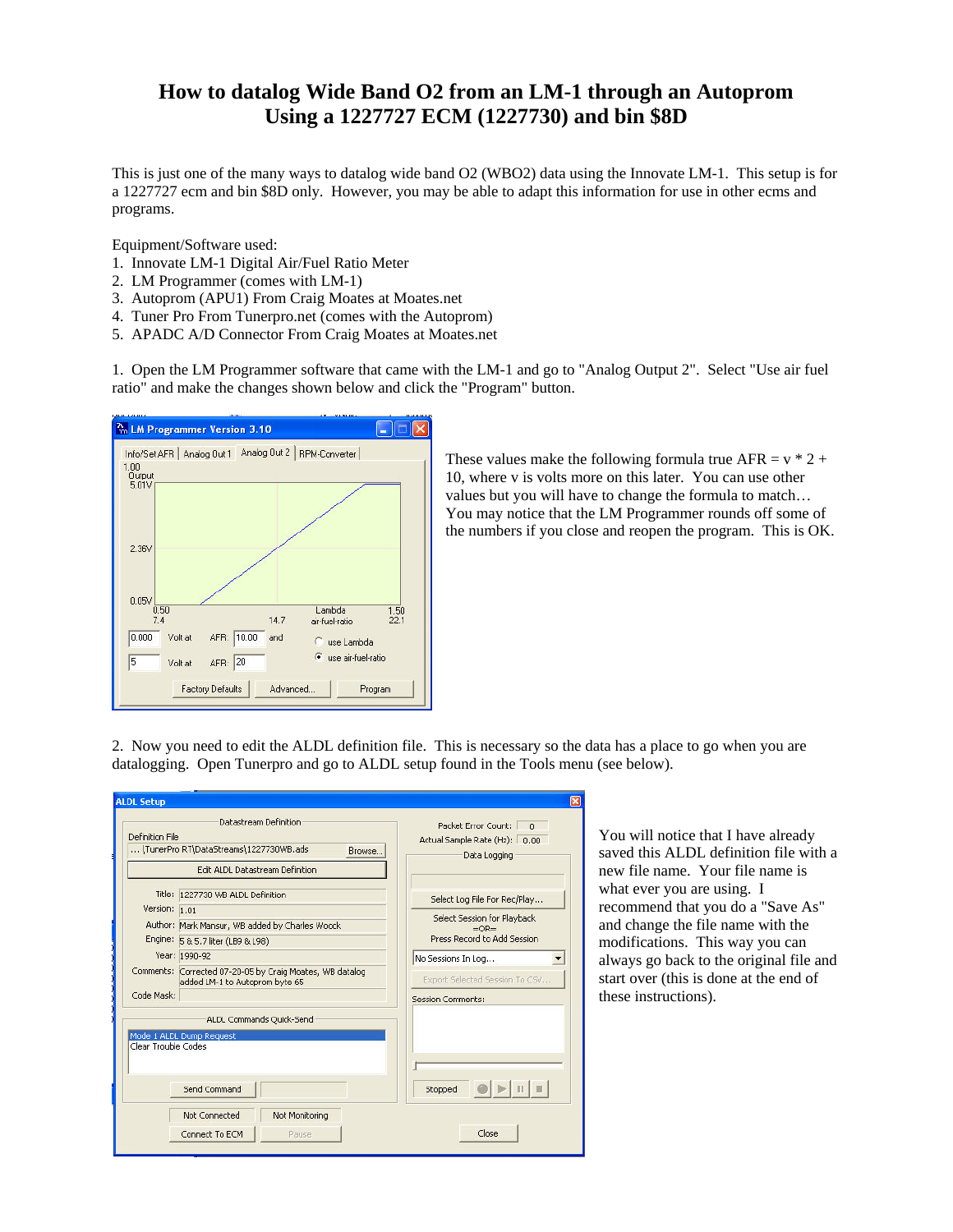3. Click the "Edit ALDL Datastream Definition" button.

| <b>ALDL Definition Editor</b>                                   |                            |                                       |                                                           |  |  |
|-----------------------------------------------------------------|----------------------------|---------------------------------------|-----------------------------------------------------------|--|--|
| <b>ALDL Definition Header</b>                                   | Definition Title           | 1227730 WB ALDL Definition            |                                                           |  |  |
| <b>ALDL Sensor Data</b><br>$+$<br>نط<br><b>ALDL Bits</b><br>$+$ | Definition Version         | 1.01                                  | 160 Baud                                                  |  |  |
| <b>B</b> Lookup Tables<br>$+$                                   | Author                     | Mark Mansur, WB added by Charles Wood |                                                           |  |  |
|                                                                 | Engine                     | 5 & 5.7 liter (LB9 & L98)             |                                                           |  |  |
|                                                                 | Year                       | 1990-92                               |                                                           |  |  |
|                                                                 | Code Mask                  |                                       |                                                           |  |  |
|                                                                 | VIN Engine Code            | 8 and F                               |                                                           |  |  |
|                                                                 |                            | Command Strings                       |                                                           |  |  |
|                                                                 | Command String             | Command List Mode 1 ALDL Dump Request |                                                           |  |  |
|                                                                 |                            | F4, 56, 01                            | <b>V</b> Checksum Cmd                                     |  |  |
|                                                                 | Payload Size               | 65<br>Bytes                           | Master                                                    |  |  |
|                                                                 | Payload Offset 4           |                                       | $\nabla$ Monitor                                          |  |  |
|                                                                 | Chain To None              |                                       |                                                           |  |  |
|                                                                 |                            |                                       |                                                           |  |  |
|                                                                 | New Command                | <b>Edit Command</b>                   | Delete Command                                            |  |  |
|                                                                 | <b>Definition Comments</b> |                                       |                                                           |  |  |
|                                                                 |                            |                                       | Corrected 07-20-05 by Craig Moates, WB datalog added LM-1 |  |  |
| Delete<br>Insert                                                | New                        | Save Changes and Close                | Save As<br>Cancel                                         |  |  |

4. Click the "ALDL Sensor Data" item to expand the list. You can add the new item anywhere but I added it right under the Target AFR item. Click on Target AFR then the "Insert" button. This will add a new item. You need to populate all of the entries as shown below. However, the "Alarm High" and Enable are up to you. I set this at 16.35 AFR because I am running a race application and want to know if I get that lean. For street applications and daily drivers using highway mode you will want to set this higher. Change this by increasing the numbers in the left column. (Change the 650 to 800 or what ever you want.)

| ALDL Sensor Data<br>rJ.                                        |  |                                                                                                        | $\triangledown$ Visible | Separator |                  |
|----------------------------------------------------------------|--|--------------------------------------------------------------------------------------------------------|-------------------------|-----------|------------------|
| ~/ -=General/Important=-                                       |  | <b>Title</b>                                                                                           | WB AFR                  |           |                  |
| PROM ID                                                        |  |                                                                                                        |                         |           |                  |
| <b>Throttle Position</b>                                       |  | <b>Byte Number</b>                                                                                     | 65                      |           |                  |
| TPS %                                                          |  | Assoc. Message Mode 1 ALDL Dump Request<br>16 Bit (2 Byte)<br>Operation Multiply ([X*Factor] + Offset) |                         |           |                  |
| Coolant Temp<br>Startup Coolant Temp<br><b>Battery Voltage</b> |  |                                                                                                        |                         |           | <b>Item Size</b> |
|                                                                |  |                                                                                                        |                         |           |                  |
| Vehicle Speed                                                  |  | Factor                                                                                                 | 0.009766                | Offset    | 10,000000        |
| Engine Speed<br>N                                              |  | Unit Label                                                                                             | WB AFR                  |           |                  |
| NV Ratio<br>пI                                                 |  | Alarm High                                                                                             | 650                     | 16.35     | $\nabla$ Enable  |
| Manifold Air Pressure (MAP) Volts                              |  | Alarm Low                                                                                              | $\overline{0}$          | 10.00     | Enable           |
| Manifold Air Pressure (MAP) kPa<br>rJ.                         |  |                                                                                                        | 1024                    | 20.00     |                  |
| Manifold Air Temperature (MAT)                                 |  | Range High                                                                                             |                         |           |                  |
| <b>Engine Running Time</b>                                     |  | Range Low                                                                                              | $\overline{0}$          | 10.00     |                  |
|                                                                |  | Lookup Table                                                                                           |                         |           |                  |
| -=Fuel Trim/Mixture=-                                          |  |                                                                                                        |                         |           |                  |
| Target AFR<br>WB AFR                                           |  |                                                                                                        |                         |           |                  |
| Oxygen Sensor                                                  |  | <b>Item Comments</b>                                                                                   |                         |           |                  |
| O2 Cross Counts                                                |  | <comments></comments>                                                                                  |                         |           |                  |
| Integrator (INT)                                               |  |                                                                                                        |                         |           |                  |
| Block Learn (BLM)<br>пI                                        |  |                                                                                                        |                         |           |                  |
| Block Learn Cell                                               |  |                                                                                                        |                         |           |                  |